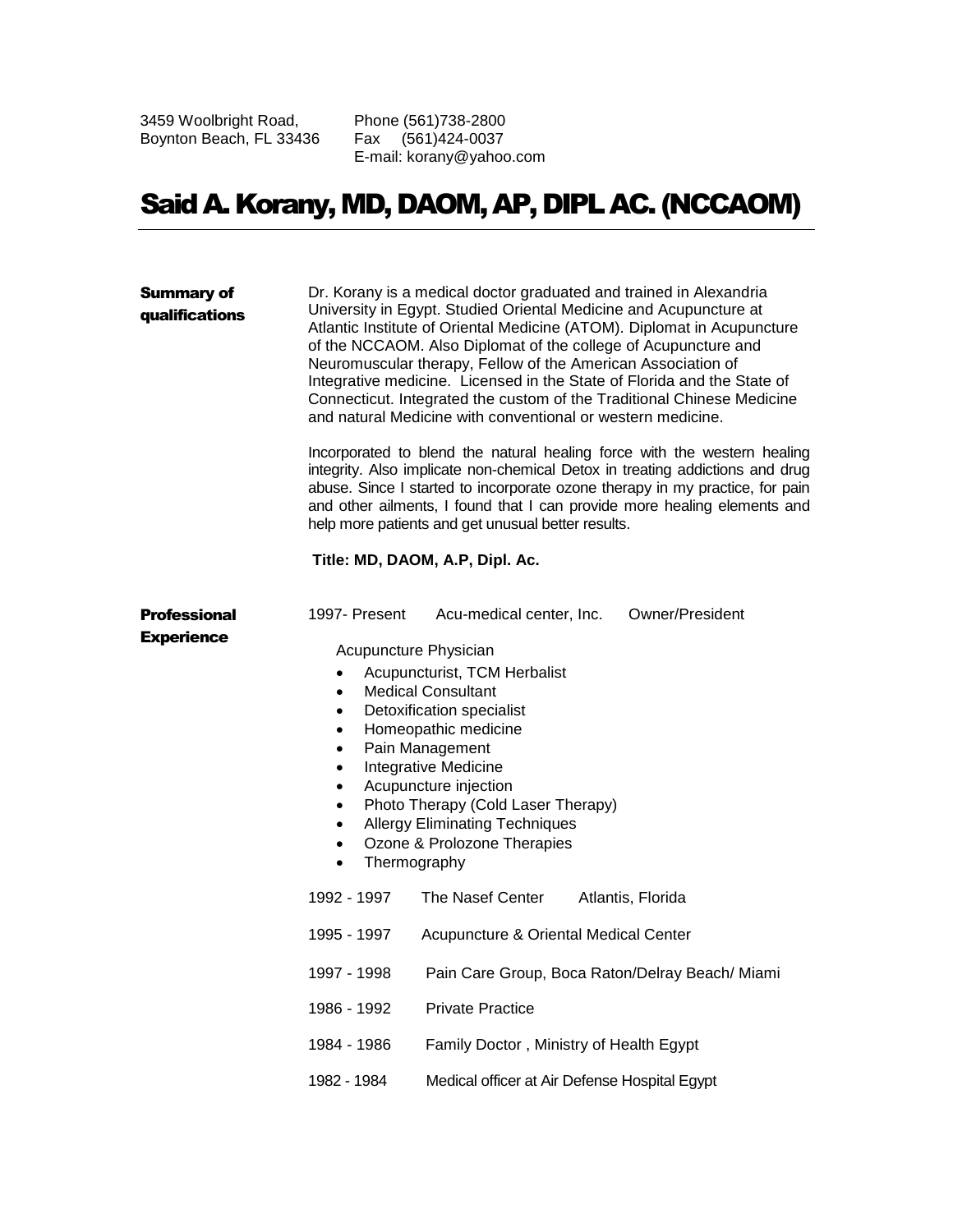| <b>Education</b>                   | 2013-2014 Doctorate in Acupuncture and oriental Medicine<br>$\bullet$<br>2011-2012 Ozone therapy certification<br>$\bullet$<br>2011-2012 Prolozone therapy certification<br>$\bullet$<br>1994-1997 Atlantic Institute of Oriental Medicine<br>$\bullet$<br>Fort Lauderdale, Florida<br>Master in Acupuncture and Oriental Medicine<br>$\bullet$<br>1995 Diplomat in Acupuncture of the NCCAOM<br>$\bullet$<br>1974-1982 Medical School of Alexandria University, Egypt<br>$\bullet$<br>Medical Doctor (Family Practitioner)<br>$\bullet$<br>1999 Specialized in Acupuncture Detox<br>$\bullet$<br>2003 Allergy Eliminating Technique, NEAT<br>$\bullet$<br>Board Eligible American Academy of pain management<br>$\bullet$ |
|------------------------------------|----------------------------------------------------------------------------------------------------------------------------------------------------------------------------------------------------------------------------------------------------------------------------------------------------------------------------------------------------------------------------------------------------------------------------------------------------------------------------------------------------------------------------------------------------------------------------------------------------------------------------------------------------------------------------------------------------------------------------|
| <b>Professional</b><br>memberships | American Academy of Ozone Therapy<br>$\bullet$<br>American Association of Oriental Medicine, AAOM<br>$\bullet$<br>Florida State Oriental Medical Association, FSOMA<br>$\bullet$<br>American Academy of Acupuncture<br>$\bullet$<br>American Academy of Pain management<br>٠<br>Fellow of the American Association of Integrative Medicine<br>$\bullet$<br>National Acupuncture Detoxification Association, NADA<br>٠<br>International Association of Diabetes<br>٠<br>World Association for Laser Therapy, WALT<br>North America Association for Laser Therapy, NALT<br><b>Red Crescent Association</b><br>Others                                                                                                         |

Languages English, Arabic, Spanish, French, Fairly Chinese